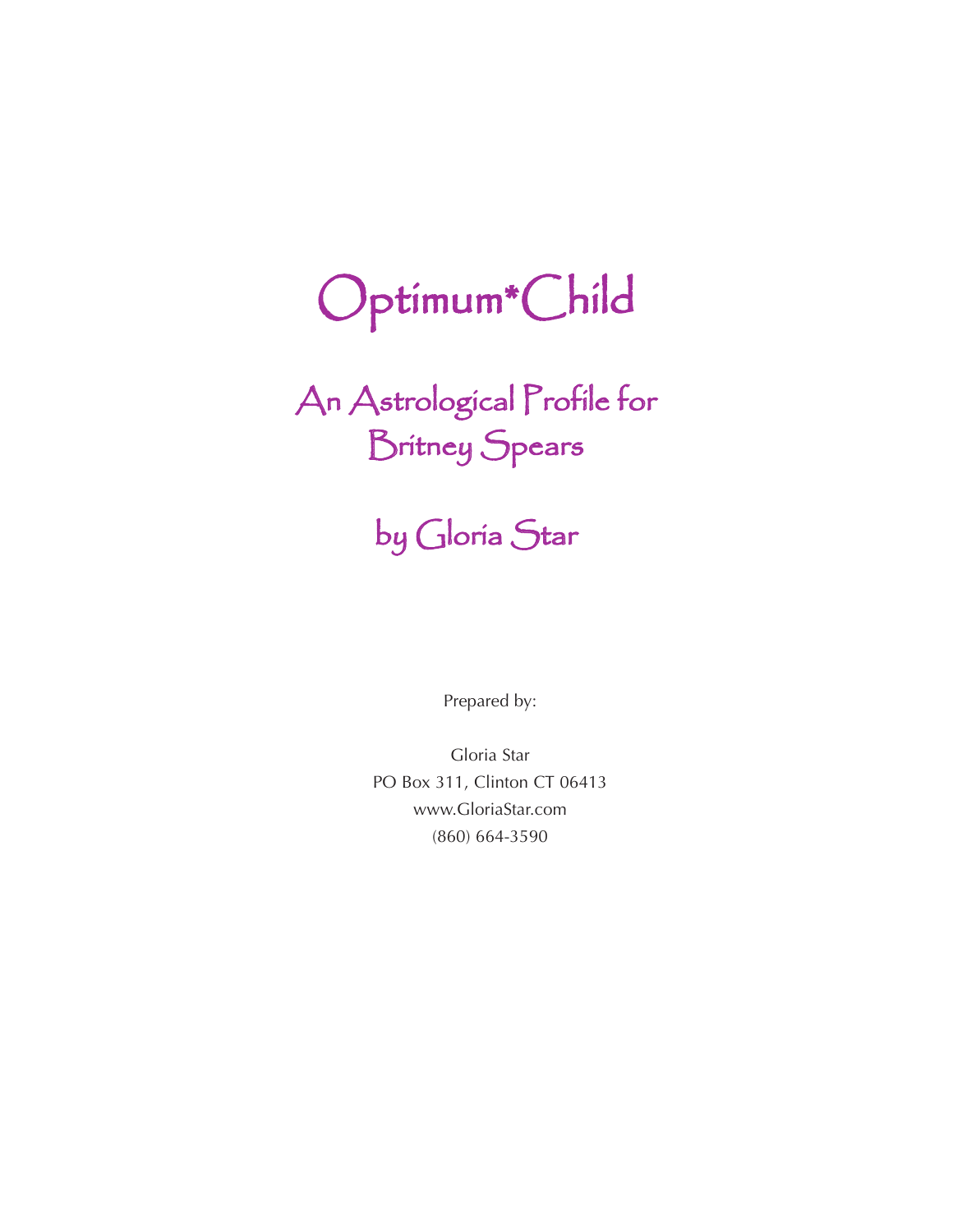Childhood is a time filled with promise. A new life, fresh beginnings and – for parents and teachers – it's the ultimate challenge. How many times have parents wondered why kids don't come with instruction manuals? There's a secret: they do!

Each person is born on a certain day at a special time and a certain spot on the surface of the globe. Astrologers use this information to chart the positions of the planets at the date, time and place of birth. At the birth moment, and when viewed from the birthplace, the pattern of the Sun, Moon and planets is something that will never be repeated in quite the same way. This unique pattern forms a person's natal chart or horoscope.

The natal chart is a symbolic map of a person's unique potentials, drives and needs. A sort of "cosmic guidebook," it can give someone perspective on his or her own being, and it can also help others better to understand that person. The report that you are reading now is specially designed to help anyone who is raising or teaching a child. Unlike a regular horoscope interpretation, it shows how the symbolism of the chart is likely to work out during the earlier stages of human development, from babyhood to adolescence. Children change rapidly, and, in the process of becoming themselves, they need special love and guidance. Hopefully this report will give you a few hints and insights that will help you to appreciate this child's unique qualities and help them to blossom as the child grows.

Please remember that everyone – including a child – has free will. So while an astrological report can give you some valuable information, it doesn't indicate a fixed set of limited options. Of course, environment also has its influence, but by understanding the significant drives and needs represented by Britney's chart, you can better appreciate her incomparability, and, hopefully, guide her to fulfill her potentials in the healthiest possible way.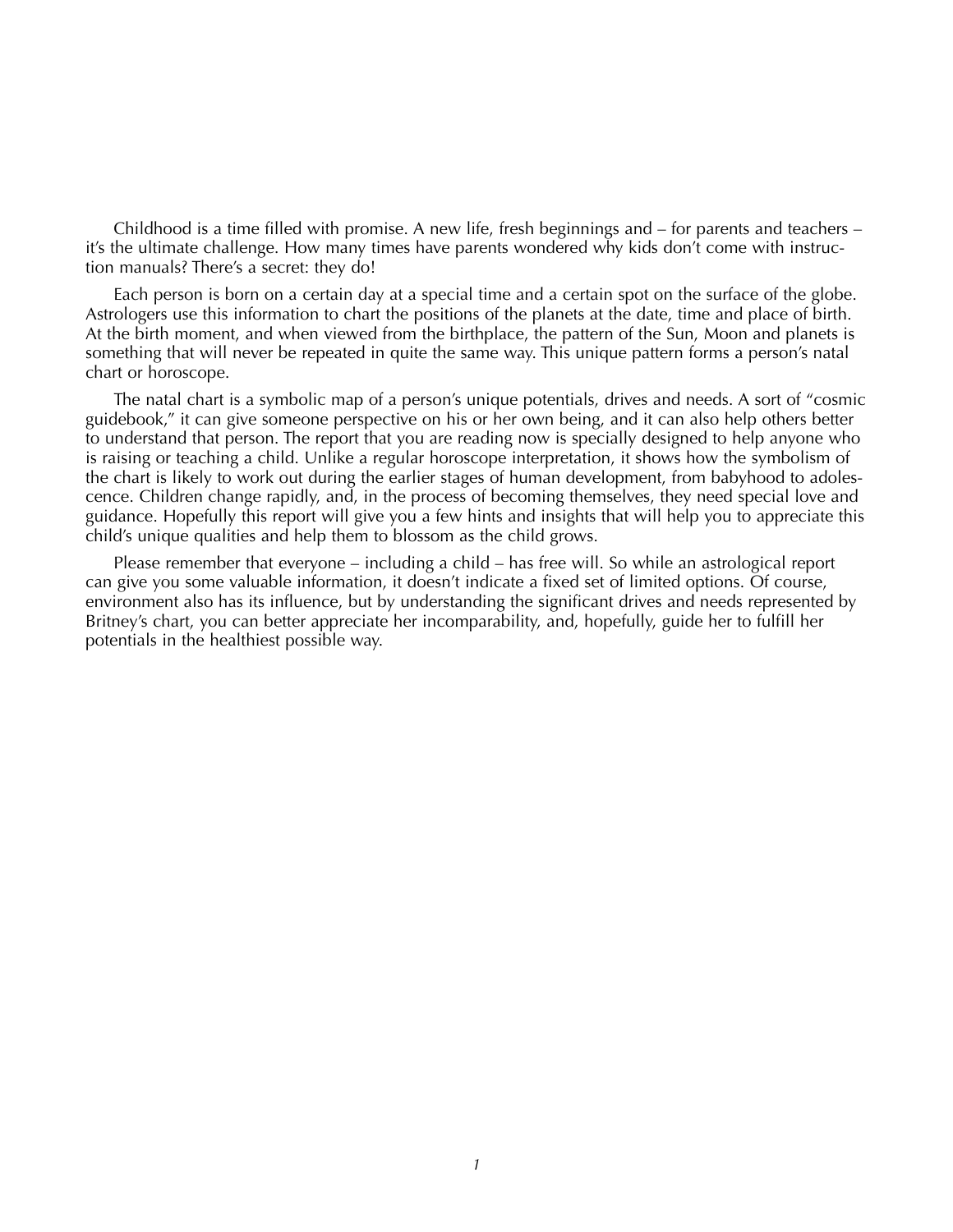### Chapter One: Basic Underlying Personality Traits

Just as there are layers of personality, there are several layers in an astrological chart. The building blocks of the chart are the planets, signs and houses. You'll see these terms scattered throughout this report. In a nutshell, the planets (plus the Sun and Moon) represent specific energies and drives. These drives each have a different purpose in the developing personality. The twelve signs of the zodiac represent qualities, characteristics and traits. The houses (the twelve divisions of the chart wheel or circle) symbolize the facets of a person's life. In the drama of life, the planets represent the actors, the signs show the roles the actors play, (including their mannerisms, costumes and props), and the houses show the setting and scene of the play.

#### Britney's Balance of Elements and Modes

There's another layer, too. Each sign represents the energies of one of the four elements: Fire, Earth, Air or Water, and the way these elements are balanced in a birth chart reveals a great deal about the person's basic personality. To find the balance of elements, we tally up the zodiacal signs of the Sun, Moon and other important points in the chart.

Doing this for Britney's chart, we see a rather even balance of Fire, Earth, Air and Water. This suggests that she probably has a quite well-rounded approach to life and the people in it. There may be an ease in relating to all sorts of situations, and a general comfort in changing circumstances. This even balance of elements can also indicate that Britney has the capacity to be especially tolerant and accepting.

The least influential element in Britney's chart turns out to be Water. With Water absent or weak, Britney can have difficulty understanding and accepting the emotional needs of both herself and others. Encourage Britney to accept and express her feelings more openly through creative and artistic endeavors. Music can be especially helpful. Getting physically in touch with Water by swimming, going to the beach, or enjoying an aquarium can help, too. Talk openly with Britney about learning to trust and value intuition, since this will help her feel more comfortable with inner sensibilities.

When an element is low or lacking there's no reason to be highly concerned. You can, however, look for creative ways to help Britney compensate. Focusing on what the lack of Water might mean for this child can prove beneficial. Do understand that an imbalance in elements should not be interpreted as a personality deficiency. Rather, it can indicate either a tendency to overcompensate or in some way to seek what is lacking. For example, as Britney matures, you might discover that she's drawn to others who seem to possess the Water qualities that seem to be lacking in her own chart.

Also, besides being one of the four elements, each sign is also Cardinal, Fixed or Mutable. These astrological modes (or action models) determine how a sign manifests its energy. In the case of Britney's chart, there's an emphasis on Mutable signs. This suggests that she is flexible and easily able to adapt. Developing objectivity and cooperation is important, but making final decisions or choosing sides can be really difficult. This fence-sitting can be just as torturous for her as it is for other people! Praise Britney for her versatility and teamwork, but watch for signals that indicate that she's becoming manipulative or has fallen victim to exploitation by others.

#### The Moon Sign and Early Personality Development

Although most people are more familiar with the concept of the Sun sign, during the earliest years a child expresses the qualities of the Moon sign more. That's because the Moon tells the story of feelings and pure emotion. So, during Britney's early childhood you might see more qualities that relate to her Moon sign. Expressing the Sun requires more self-awareness, and that develops later.

Britney's Moon in Aquarius can be seen in her love of sociable and mentally stimulating circumstances. She can have an especially profound mental and intuitive tie with Mother. Also, friendships will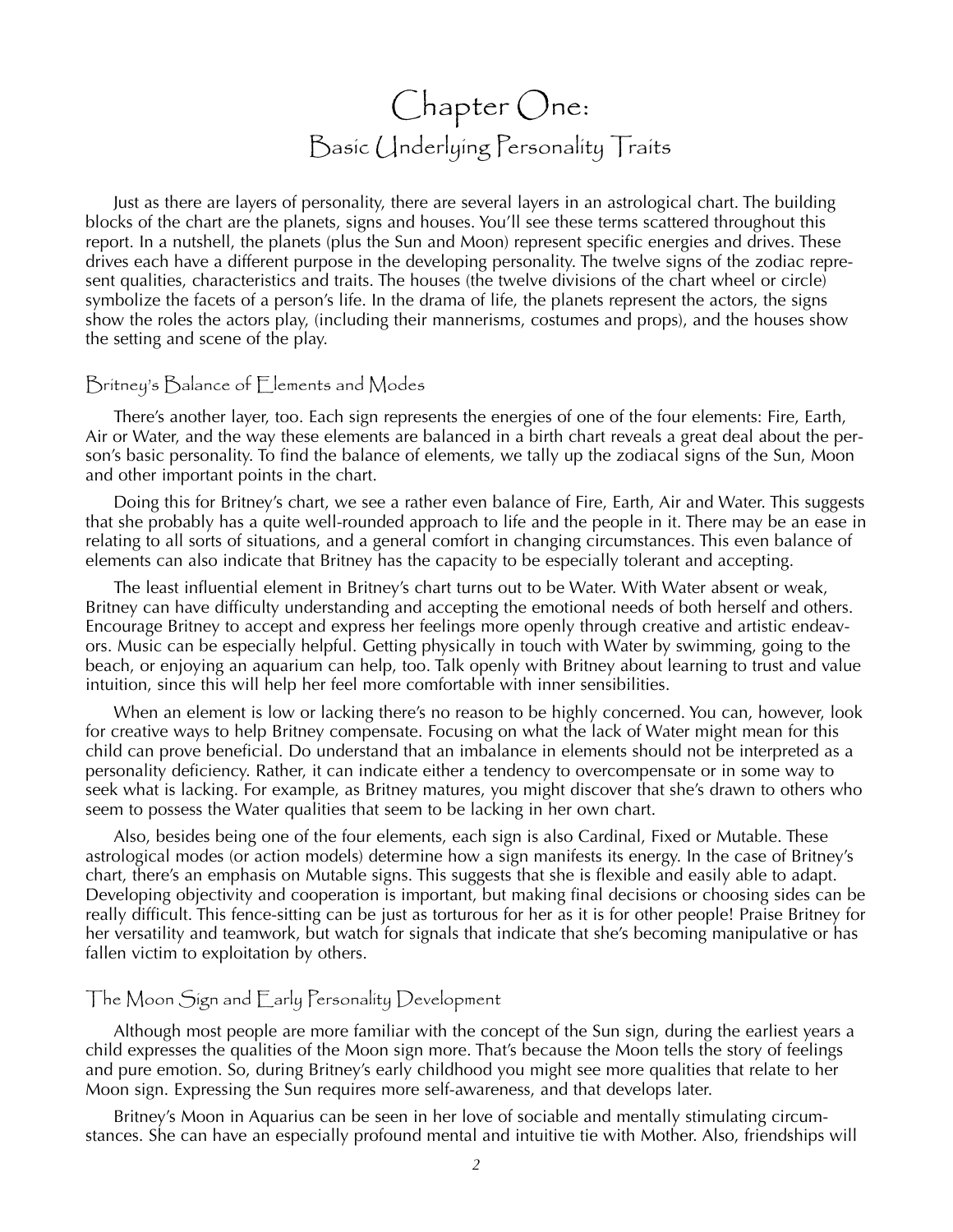be important, even at an early age. Britney needs room to develop self-reliance and independence, and probably has an intuitive sense of how to get help if needed.

Keep in mind that Britney is not a blank slate! Though these drives are basic ingredients in her developing personality, it is up to family and teachers to nourish and support these drives. In this way, they can help Britney to make the most of the special gifts that have been given to her.

#### The Sun Sign and Ego Development

The sign of Britney's Sun will show how she might like to be perceived, what she needs in order to feel motivated toward achievement, and what makes her feel significant and special in the world. This aspect of a child's personality tends to become more apparent after the earliest years, as the full expression of the ego takes some time to develop. However, even early on, Britney is likely to show at least some of the qualities of her Sun sign.

"Let's go!" may be Britney's consistent request. That's the drive from her Sagittarian Sun. This is the baby whose fussiness is most easily calmed by a walk around the block or a ride in the car. Motion feels natural, and a change of scenery can prove to be fascinating. Trips to the zoo or wild-animal park may be among Britney's favorite pastimes, and amusement parks are also likely to rank high on her priority list as she grows.

The Sun in Sagittarius stimulates a desire to experience life in the broadest sense. Ideas can be just as adventurous as actually going somewhere. While Britney might enjoy school if the teacher makes things interesting, she can just as easily become quickly bored if the subject material is too repetitious or is lacking in interest. Distractability can be a problem. Preteen, Britney loves to be around friends, and may have a keen desire to get a driver's license as soon as possible.

#### How Britney Deals with the Outer World

Another prevailing quality that's likely to emerge in Britney's early years is shown by the astrological sign on her Ascendant, also known as the rising sign. The Ascendant and the First House will signify Britney's physical appearance and how other people view her. Most of us have our self-image shaped by what other people tell us about ourselves. The Ascendant represents Britney herself, her basic attitudes, and how she presents herself to the world. It also shows what kind of environmental conditioning will shape her developing personality.

With Libra rising, boys and girls alike have a strong idea of personal image, and even at a young age may appreciate taking part in choosing clothes and colors. Most likely, Britney loves to feel beautiful. Britney is also inclined to show charm, grace and consideration toward others. However, she can be too eager to please and may be insecure in competitive situations.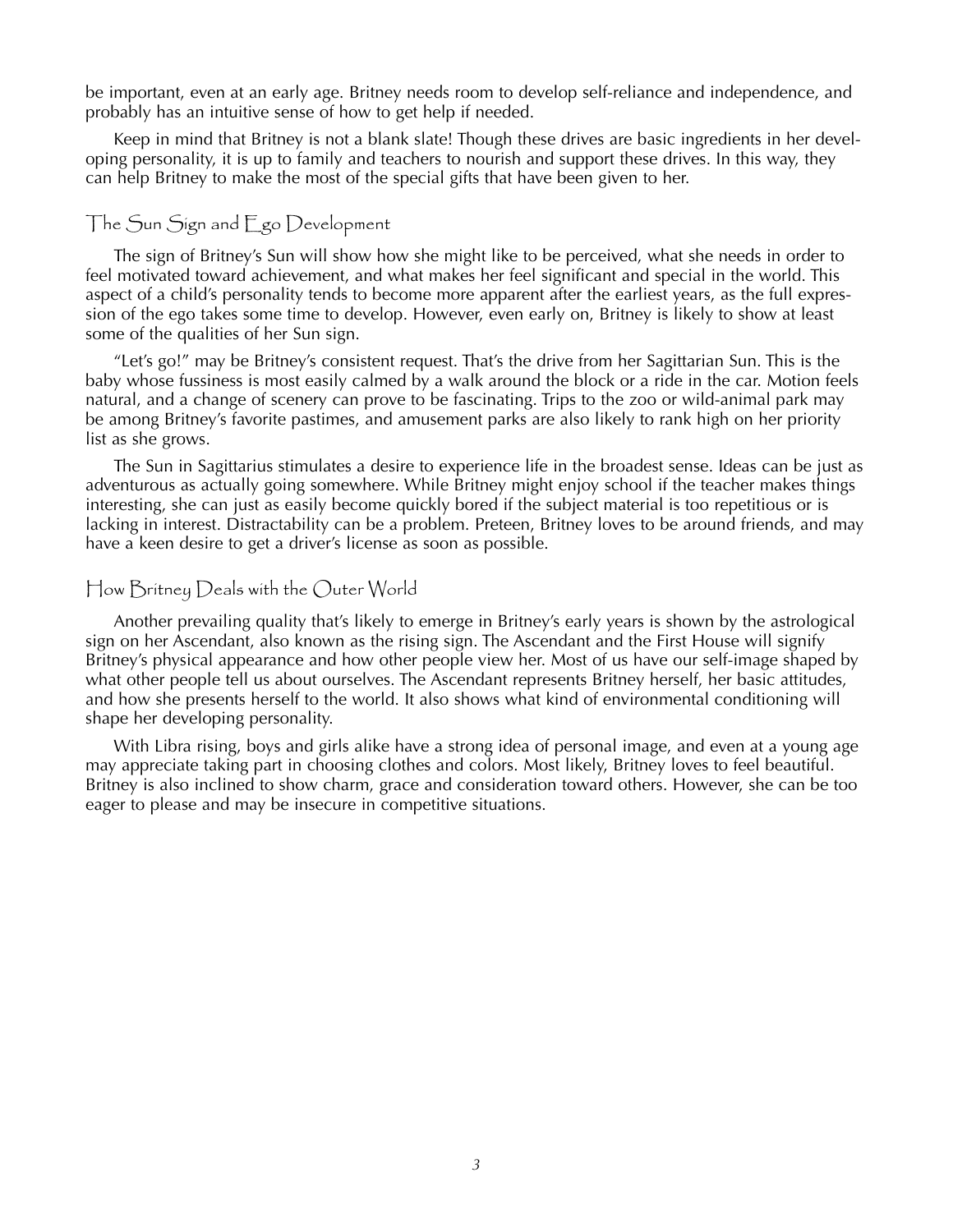### Chapter Two: Nurturing Intellectual and Physical Development

Parents naturally watch for the signals that indicate a child's intellectual and physical progress. From baby's first words to performance in school, most parents note their child's development and keep records. Not only parents, but also teachers and other mentors need to provide the stimuli that will strengthen the mental and physical development of a child. This will help the child to master the experience of learning.

There are many factors involved in intellectual development. These include memory, judicial thinking, decision-making, speculative thought, and creativity. They also include the ability to conceptualize and communicate, and to apply rational thought to real-world situations.

In order to be whole, a child must achieve a balance between the mental, emotional, physical and spiritual parts of the self. Only then can the power of the intellect be used to its utmost. Otherwise, the mental capacities are likely to be overemphasized or misdirected in order to compensate for underdevelopment in another area.

#### Britney's Style of Absorbing Information

An important factor to consider in developing Britney's intellect is the individual nature of her thought patterns. The Moon in Britney's birth chart reveals the way that she will store her unique experiences in the vaults of her subconscious mind. Besides being the emotional storage-house, the Moon will also show the manner in which Britney absorbs information.

With the Moon in an Air sign, Britney is likely to think in a more abstract manner and to be at home with concepts like logic, mathematics and music. Also, for her, social interaction is likely to be a key to learning. Thus, reading can be enjoyable, especially if it's shared. She may be most comfortable when she knows that someone appreciates her ideas.

The speed at which the Moon was moving when Britney was born also has something to say about her learning style. The Moon can move from less than 12 to more than 15 degrees per day. In Britney's case, the Moon was moving at an easy pace. Its relatively slow speed suggests a strong need to observe a situation before making a change, and a reluctance to face unfamiliar ideas or situations. Therefore Britney may lose confidence if she's forced to move too quickly.

New situations will seem less threatening if Britney is allowed to precede any conclusions or action by cautious observation and due consideration. She may then do just fine in learning situations. Careful, structured circumstances can create the safety zone that allows Britney to move through education happily. The plus side of this gently paced Moon is that Britney tends to retain ideas easily.

#### How Britney Senses and Communicates

As a baby, Britney will start to explore and learn about her personal environment through her five senses. The senses are symbolized by Mercury. Over time, Britney will use these senses in an increasingly refined manner. As her mind gains the ability to integrate more and more information, her learning will increase. Britney's Mercury shows how she communicates her thought patterns – how she frames concepts and expresses them to others.

The years of Mercury's heightened developmental cycle are from ages seven to thirteen, when the connections between Britney and her world will be powerfully shaped. This is when a child masters language and refines communication skills. During these years Britney is likely to project the qualities of Mercurial energy with especial strength.

With Mercury in Sagittarius, Britney can be prone to blurting out thoughts and ideas. She likes to speak what she takes to be profound truths and is often interested in learning things that have moral mes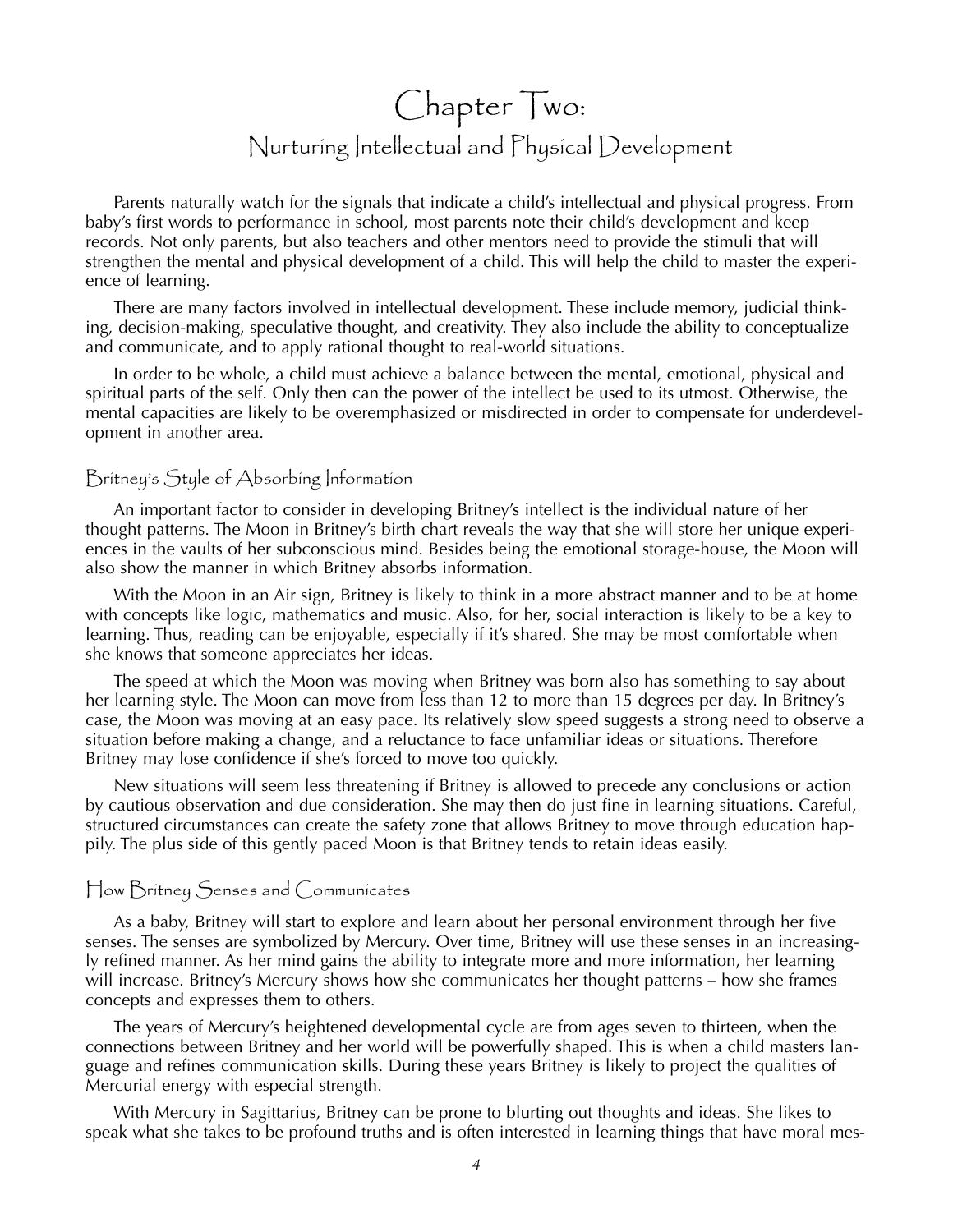sages. There is a thirst for knowledge, and an adventurous quality to her mind. Distractions can be a problem, but travel can be a good way to learn. Mercury in Sagittarius can jump in before any assessment is made, but this placement also confers the gift of being able to talk one's way out of trouble!

With Mercury conjunct Uranus, it can be a real challenge for Britney to stay with a subject long enough to master it. She loves to delve into something new, different and experimental, and won't enjoy repetition. Easily stimulated, thoughts can scatter like the wind. On the other hand, Britney may be exceptionally sharp and capable of grasping even complex information very quickly. Giving her every opportunity to progress at her own rate will reap its own rewards. Holding this child back just to satisfy a traditional structure could be frustrating to all concerned.

Mercury's location in the Third House indicates an eagerness to communicate and share what she knows. For Britney, it's best to encourage writing skills, story-telling, and reading as early as possible. She may also want to develop her manual dexterity, and she may be fascinated by tools, gadgets and technology. She will probably be a real talker. She might even develop an interest in sign language.

#### Building Britney's Confidence and Skills

The planet Jupiter supplies additional information about Britney's learning styles and needs. At first, she'll experience Jupiterian qualities through the encouragement of teachers and guides. Later, Jupiter will show how she expresses confidence, and what types of stimulation will build her learning skills.

Britney's Jupiter in Scorpio indicates that her approach to learning depends on how deeply she is involved with or connected to the material. Making learning personal will always help, since the value of abstraction can be less important to her than "how this relates to my life." When Britney is interested in a subject, there can be a kind of compulsion in learning about it. Whatever she doesn't like, however, she'll probably dislike with a passion!

Whenever you're dealing with intellectual development, it's helpful to keep in mind that encouragement and testing are two different things. Small children don't like to be tested – life is enough of a test for them! They do enjoy learning, but need to be encouraged to learn at their own pace. Finding that pace is one of the primary tasks of parents and teachers. Watch for signs that tell you when Britney is comfortable with a situation, and ready to push beyond it. Then stimulate that expression by setting fresh goals and opportunities to learn and to develop her mind.

#### Finding Fun and Encouraging Physical Development

There are many factors in an astrological chart that can indicate needs in regard to physical health. However, I feel that specific health strengths and weaknesses and their care are best dealt with using refined astrological techniques beyond the scope of this report.

One feature of childhood that we can explore here is where to find play and recreational activities that Britney would benefit from and enjoy. The planet Mars represents physical energy – the fuel that's needed to keep the physical engine running. The placement of Mars in Britney's chart gives helpful clues about her preferences for play and activity, including sports and achieving physical fitness.

Britney's Mars in the Twelfth House can indicate that she prefers to dream instead of risking physical distress. However, she could enjoy dance or swimming (though it may at first be a challenge to get this child to feel comfortable in water). As coordination improves, fitness activities like yoga might be appealing. Whenever Britney is developing any physical skill, creative visualization can be an exceptional aid.

Britney's favorite forms of recreation and sports could include racquetball, handball, table tennis, tennis, scuba diving, aerobic dancing, yoga, gymnastics, English-saddle riding, figure skating or baseball.

With her connection between Mars and Neptune, Britney has a potential for developing grace but there's also an extra physical sensitivity. Since this combination can put a damper on physical exuberance and vitality, she might prefer to channel her physical energy into creative activities such as playing music. She can improve her physical skills by using visualization. During teen years, Britney may harbor powerful dreams about her physical prowess or abilities. Encourage her to put her special ability to visualize together with action. In other words, help her to bring those dreams to life.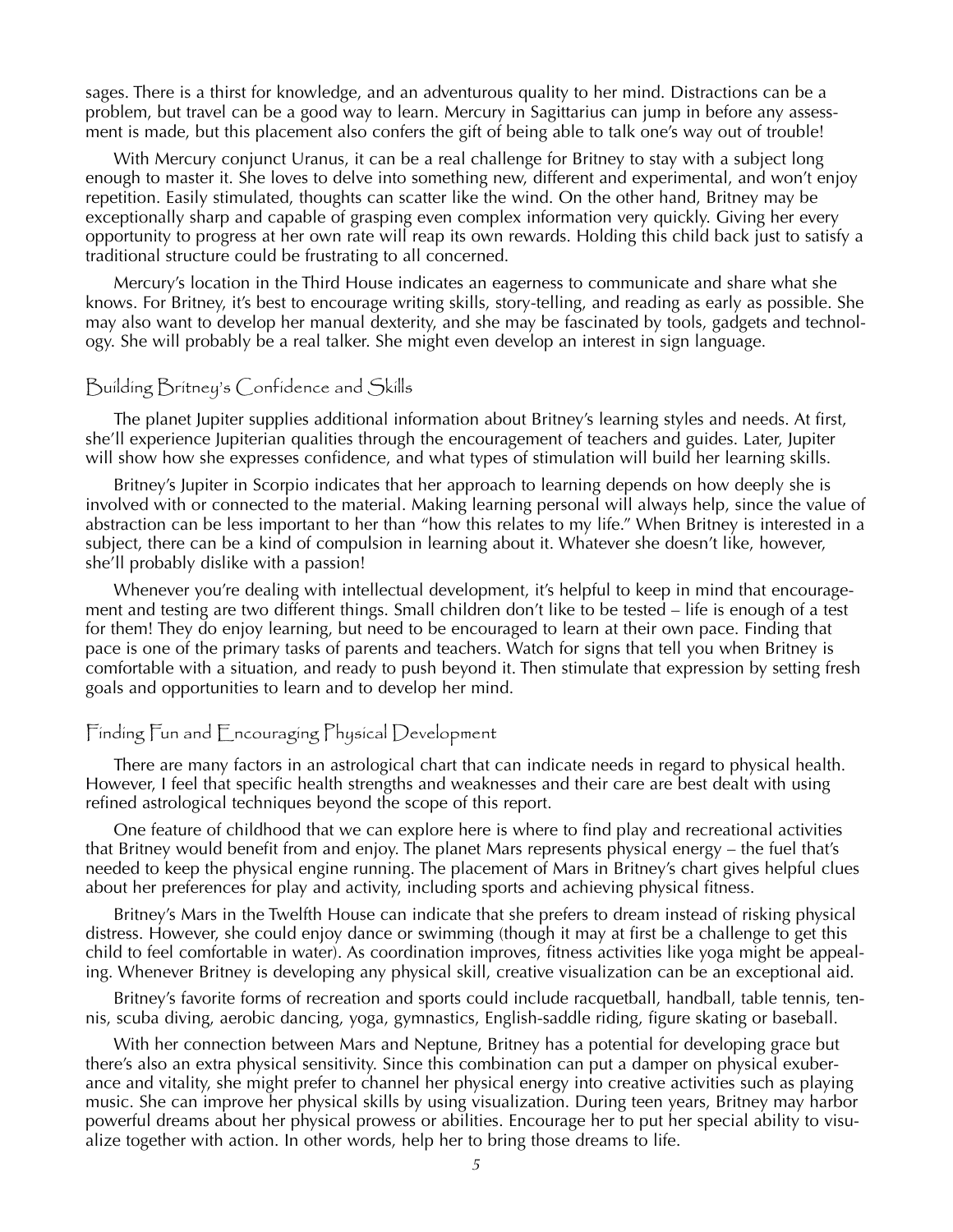### Chapter Three: Embracing Emotional Drives and Needs

At different stages and ages, Britney will be developing different parts of herself. One reason why childhood astrology is different from adult astrology is that a child is in the process of becoming. Anyone who's been around children knows that at some stages of development a child is especially susceptible or emotionally vulnerable, and that these needs and sensibilities change as a child matures. A baby struggles each day to deal with a difficult-to-control body, but a child in elementary school is struggling to master social relationships. Each of the planets represents a different emotional need and expression, and at certain stages of development some planetary symbols become more emotionally charged than others.

Britney's chart illustrates her own potential emotional strengths and weaknesses, and the areas in her life where she may feel more vulnerable. It is important to explore these concepts through a lens of objectivity, since when dealing with our children's psychological and emotional issues we're likely to run into our own issues as well.

#### Britney's Basic Emotional Makeup

Britney's most powerful emotional needs are symbolized by the Moon. While the Moon is the primary indicator of early psychological development, its emotional needs remain with a person throughout life, continually growing and evolving.

The Moon symbolizes the reflective nature of humanity, the absorbing, subconscious mind that reflects the needs of the soul. Even as a baby, Britney will have had a strong inner awareness of what is happening. As she grows, she'll absorb more information and store it in her subconscious mind. Deeper awareness of her feelings will also grow.

The Moon is also the matrix from which habit patterns emerge, and so it indicates basic patterns of conditioning. These patterns are drawn from life experiences and filtered through the qualities of the Moon.

Additionally, the Moon symbolizes Mother and whoever else provides nurture, comfort and security. Mother and these other figures provide the model for how Britney will nurture and care for others, and — perhaps even more basically important — how this child will learn to nurture herself.

With her Moon in Aquarius, Britney prefers to stay away from sticky emotional expression, and may seem rather detached. Nevertheless, she is likely to develop strong ties to friends. It is important forBritney to find a way to feel unique and special. If that uniqueness isn't appreciated, she may become even more emotionally detached from those in her personal environment. Britney's inventiveness should be channeled into constructive directions, though a life that is too severely structured may engender a rebellious streak. Britney may actually feel a need to travel in space, using airplanes or other spacecraft.

There's an extra warmth in Britney's personality indicated by her Moon in the Fifth House. Britney loves to be entertained, and is also likely to be highly entertaining to others. She needs plenty of opportunity to develop her rare creative talents and to exercise her recreational interests. Since celebrations and expressions of joy and are a natural part of the Moon in the Fifth House, special days will definitely call for special events.

With the Moon in trine aspect to Saturn, Britney may possess very good emotional resilience and a generally strong feeling of personal safety and security. It's conceivable that shewill enjoy being around adults and will show a strong tendency toward self-discipline. Getting through the different developmental stages of childhood may be a breeze. Though other dynamics could challenge this assumption, the sense of inner strength suggested by this aspect should at least be helpful. Even in elementary school years, Britney may seem to be the friend that others seek out first when they need support.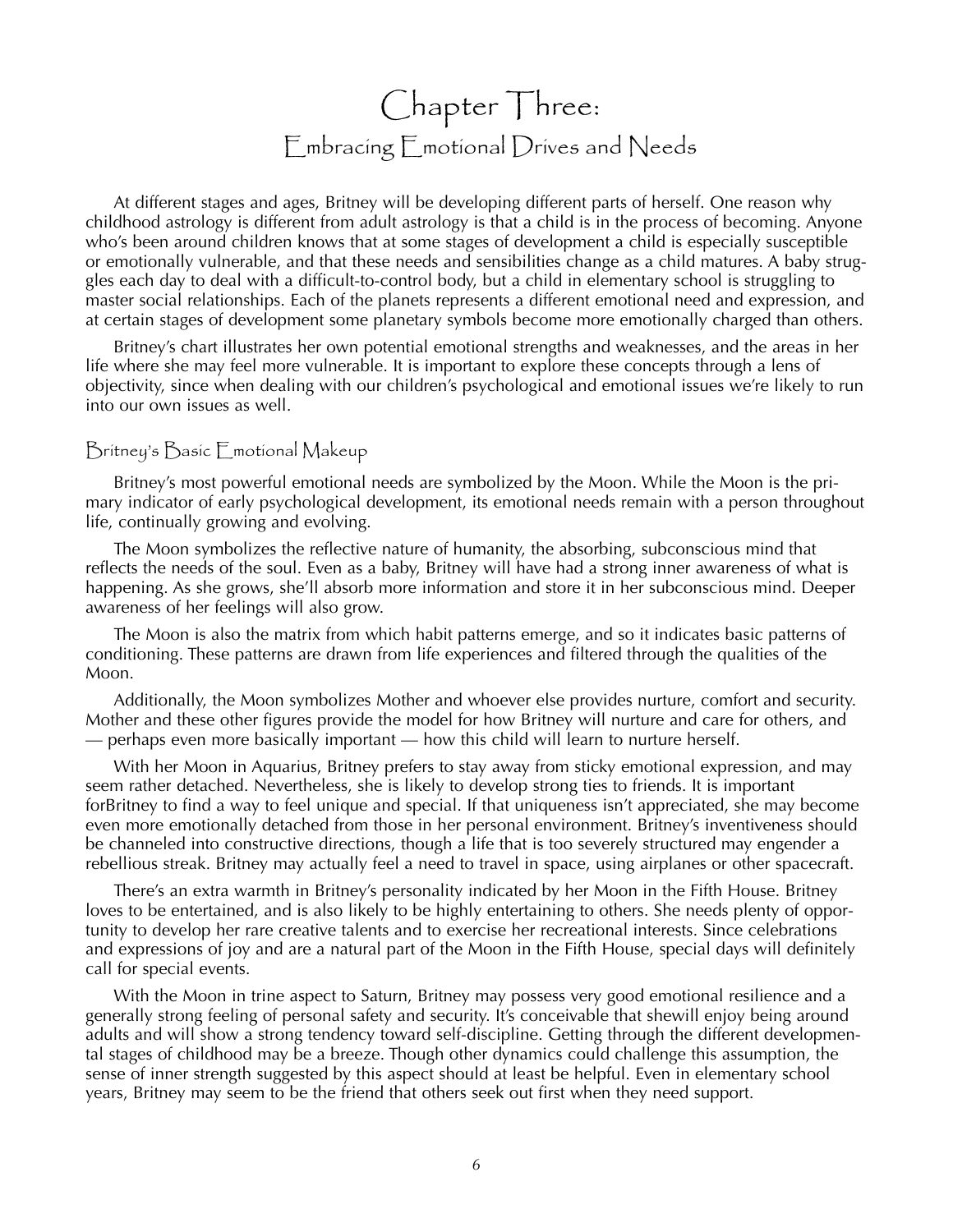#### Britney's Developing Sense of Self

The development of individuality and a sense of identity is tied to the energy of the Sun, which is a major factor in determining "Who am I?" This radiance of Self will begin to emerge once Britney has developed enough mastery over basic bodily functions to start paying more attention to the outside world. It will really become focused once she's relating to others on a more frequent basis, especially during her school years.

Britney has the Sun in Sagittarius, which is described under "The Sun Sign and Ego Development" in Chapter One of this report. However, there are additional factors that color Britney's expression and development of her Sun energies.

In Britney's case, the Sun and Moon are in an easy sextile aspect to one another, indicating that Britney will tend to have a well-integrated personality. The parental support system is likely to be harmonious, with parents presenting a complementary influence in her's life. Also, it's easy for Britney to see the positive virtues of male and female without feeling that they are always destined to be in conflict.

Britney has the Sun and Mercury conjunct, creating an intimate connection between the ego or sense of Self on the one hand, and the communication of thoughts and ideas on the other. It may be difficult for Britney to separate the two realms, with the result that she may be especially sensitive if someone criticizes or challenges her ideas. This child needs and wants to be thought of as intelligent, because in her mind, she is what she says and thinks! In classroom situations, this could create a problem when Britney makes a mistake. Feeling that the intellectual error reflects badly upon her, Britney may have diminished self-esteem.

Once Britney learns to distinguish between her ideas and her identity, she can enjoy using the abundant mental energy that this aspect can give. Encouraging expressions like story-telling, public speaking, debate and creative writing will channel her need to have her ideas recognized and will contribute greatly to her sense of self.

#### How Britney Expresses Her Inner Feelings

Most of us are more comfortable if we can talk about our emotional experiences to someone special. A child needs to feel that it's okay to share feelings and ideas, and that she can talk with her parents about anything. Children who aren't given opportunities to communicate their emotional needs can develop problems communicating almost everything else.

The planet Mercury represents how we communicate. Though it isn't traditionally linked with the emotions, its role in the expression of feelings is highly important. Mercury's function in our lives is to link internal processes to the external world, and one of the most important links is sharing emotions.

Even at an early age, Britney may have ideas and ways of communicating that are very different from those of most of her friends. Her connection between Mercury and Uranus may signify that her thinking is highly original, but she may find that her unusual thoughts are alienating and then come to feel that she is "weird." To build her confidence, parents and teachers should show Britney how to use her original thoughts creatively. It is also helpful to reinforce her trust in her intuitive mind.

#### Loving and Self-Esteem

Self-esteem is another important part of Britney's psychological makeup. This is described by Venus. Throughout life, in order to encourage growth on every level, including the growth of self-esteem, a person needs the Venusian energy of love from others. Venus also rules value systems in general, as well as artistic expression (which is itself an important emotional outlet).

Selfish behavior can be Venusian, too. In earliest years, Venus may show up mainly as Britney's particular expression of selfishness. As Venus energy evolves, she will develop her capacity to share. After about age four, you'll see Venus expressing in a more outgoing manner, when she may finally want to give something to another person. The full involvement of Venusian development comes during the teen years, when falling in love becomes a reality.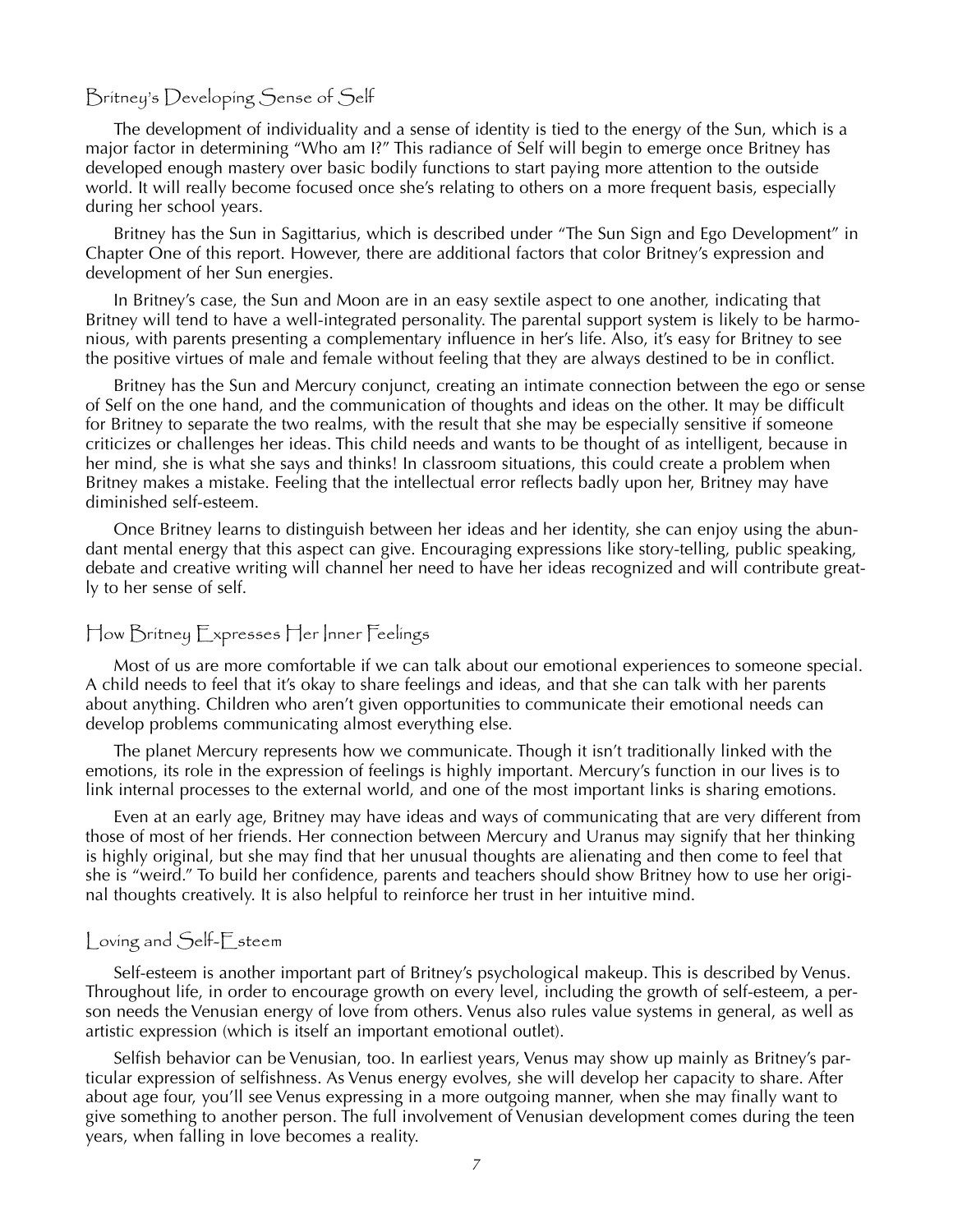Britney's Venus in Capricorn prefers being physically comfortable, but this child also needs her outdoor time. Fascinated by what's happening in the real world, she may show an interest in finances and things related. She'll probably enjoy games like Monopoly or SimCity, or role-playing games that allow her to be in control.

Emotionally, Britney can be reserved and may have difficulty showing affection. Sharing back rubs or mutually cuddling a favorite teddy bear are good excuses to allow Britney to feel good about getting close.

A connection from Venus to Jupiter tends to give Britney a strong desire to relate to others, and a great need to be generous. The expectations of others may be a problem, however, and so she will benefit by practicing the art of unconditional love.

Also, Britney may have great difficulty setting limits on what she wants. If her wishes aren't fulfilled, her disappointment may lead to acting-out behavior. Ultimately, parents need to teach her that it's unlikely that anyone will have everything that he or she wants all at once.

Britney's Venus-Saturn connection gives a tendency to feel inhibited about expressing love and affection. It can indicate low self-esteem. Britney may feel that to be loved, she must do certain things, or do things in a particular way. Such self-imposed restrictions on receiving love can be tremendously detrimental to the need to express tenderness openly. Britney may also associate love with fear: the fear that the love may not be there, or the fear that love will cause pain.

Whatever barrier Britney builds against intimacy, parents can help her by becoming sensitive to it. Developing a trust in her feelings can be frustrating for Britney. Once the sexual self begins to develop, it's important for her to be able to cope with these feelings without fear and guilt.

Since Venus also deals with the concept of beauty, it's possible that Britney will be overly focused on whether or not she is attractive. For better or worse, our society places a strong value on the way someone looks. Given the media exposure that children receive today, they, too, are being bombarded by images that they will try to emulate. If Britney receives messages from parents or teachers that there is a problem with her looks, then she will take it more seriously and is likely to worry about it. It is crucial for Britney to understand the many layers of beauty and to be taught how to accept herself with love – even with a few flaws that challenge the popular ideal.

Intense, and sometimes overwhelming, emotional expression is part of Britney's emotional profile. With a stressful Venus- Pluto connection, attachment can become a real problem for her, since once feelings of affection are there, they become deeply ingrained. Because opening up to the depths of emotion may hurt, Britney could come to feel that love is self- destructive. To guard against vulnerability, she could shut herself away from love entirely. This could be true especially if she has experienced some type of hurt, abuse or deep loss, and has not had a chance to understand it.

In order to bring healing, parents, guides and teachers must patiently show such a child how to express her feelings. Art and other creative activities can help, but these need to be done purely for the sake of self-expression, without judgment. Even when Britney seems to mistrust others, these forms of expression can at least help her learn to trust herself.

When sexual feelings arise, Britney will require a guilt-free outlet. During teen years this can be especially important, since negativity about these deep feelings can be damaging. If Britney can learn that sexual feelings are just another part of the Self emerging, the guilt will be less overwhelming. Parents can be supportive by empathizing with and talking about these "weird new feelings." What a difference this will make! The marvelous potential of this Venus-Pluto connection is that Britney can eventually learn that love is the ultimate healer, and that trust is the bridge to get her there.

#### Assertiveness and Anger

We've already looked at Britney's Mars as an indicator of her level of physical energy and its best avenues for expression. Mars will also play a major part in describing her basic emotional nature.

The assertive, active, and fiery qualities of Mars show up early in a child's development, making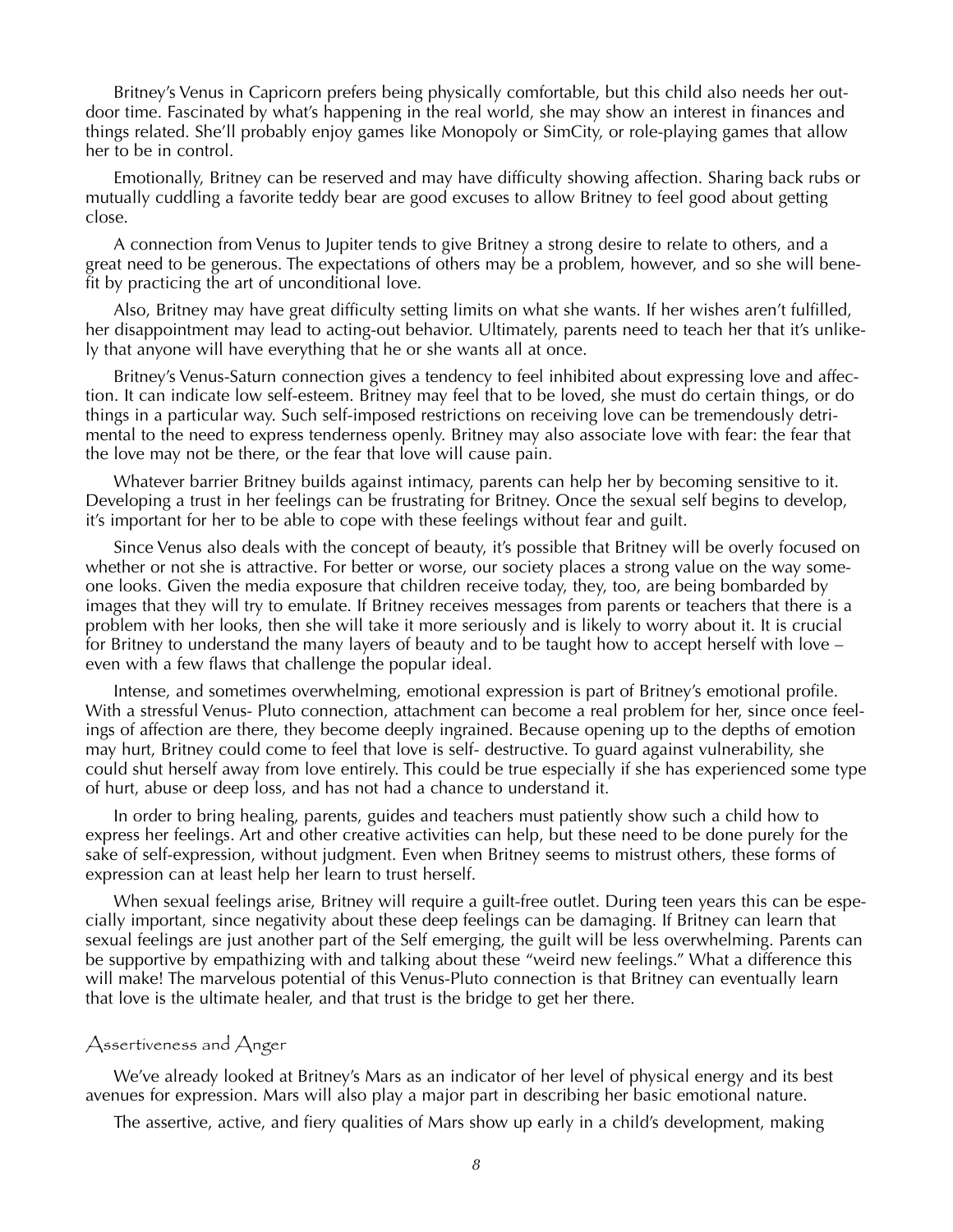themselves really obvious during the period called "the terrible twos." Sometimes, when Britney is upset or hurt, her Mars will surface as anger. At other times, her Mars will show up as an attempt to test limits. Testing limits is a natural part of development, and every parent hopes that the child will be safe during those times. In adolescence, a child's Mars may also show up as the assertive side of sexuality.

Parents face a tremendous challenge in helping a child to understand, accept and deal with this raw energy. Mars' energy needs to be released in healthy ways, or it will surface as aggression and hostility. Parents need to teach a child that anger is a normal feeling. The important thing for a healthy adjustment in life is the way that the anger is channeled and expressed. If misdirected, the expression of Mars can be destructive and hurtful. However, as Britney learns to direct her need to be assertive and strong, she will begin to feel an increasing sense of confidence, courage and personal power.

With Mars in Virgo, Britney needs to keep those hands busy. As a baby, she may be fidgety and fussy if she's the least bit uncomfortable. Toddler years may find her fascinated with dexterity-building toys, puzzles, and gadgets. As she grows, art, music, dance and sports like gymnastics may help her to further her capacity for dexterity and attention to detail. Since Mars in Virgo can be excessively critical of self and others, however, Britney may need to develop patience with the process of becoming skillful. Don't expect Britney to be neat. Keeping all those tools and toys organized may not be nearly as much fun as pulling them off the shelf and putting them to use!

Confrontation may not be at all comfortable for Britney, since a stressful connection between Mars and Neptune in her chart tends to dissipate assertiveness and anger. Though Britney may have angry feelings, she may have difficulty finding an outlet for them. Or when she does express anger, it can leave her emotionally exhausted. Anger is not an easy emotion for Britney because it causes so much confusion. Also, Neptune's idealism can block a realistic assessment of others, with the result that Britney may feel powerless or victimized. This can lead to escapist or addictive behaviors. During teen years, she may overcompensate for a lack of assertiveness by over-idealizing athletic superstars or by setting a goal of becoming a super-athlete herself.

Because of the high impressionability that Neptune can give, it's easy to live in fantasy, and this child's reality base may be limited or inhibited. For example, with Neptune connected with Mars, Britney might run into trouble playing too many video games, especially ones with violent content. Then, if situations prompt any kind of acting-out, she could carry it too far before she realizes what's actually happened. The link between cause and effect may be difficult for this child to learn, but it's a lesson that must be instilled.

Neptune can also, however, make a person more sensitive. With the Mars connection, Britney may have an increased sensitivity to pain, or a fear of it, and she may come to identify with the pain of others. This can result in a profound need to rescue other people from painful situations. During the preteen and teenage years, Britney may fall into the trap of being drawn into co-dependent relationships filled with addictive behavior patterns. Certainly helping others is admirable, but others must also learn how to help themselves. Most children don't have the objectivity to understand this, and will simply identify with the other person. Parents may need to help this child to know when it's constructive to help someone, and when she needs to keep a reasonable distance.

Neptune can give a natural talent for visualizing that will help Britney to cope with feelings of despair. Encourage Britney to bring visions of a more positive reality into action, to see that the hope for a better tomorrow is valid. Britney may be quite charismatic, and can have a positive influence on the lives of others. Music and dramatic arts can be good avenues for external expression.

#### Developing Britney's (Iniqueness

To find out how the qualities of ingenuity, rebellion and personal uniqueness are likely to surface in Britney's personality, we look to the planet Uranus. While these traits may be evident in a very young child, they often don't come out until teenage years, when young people most tend to rebel against the status quo.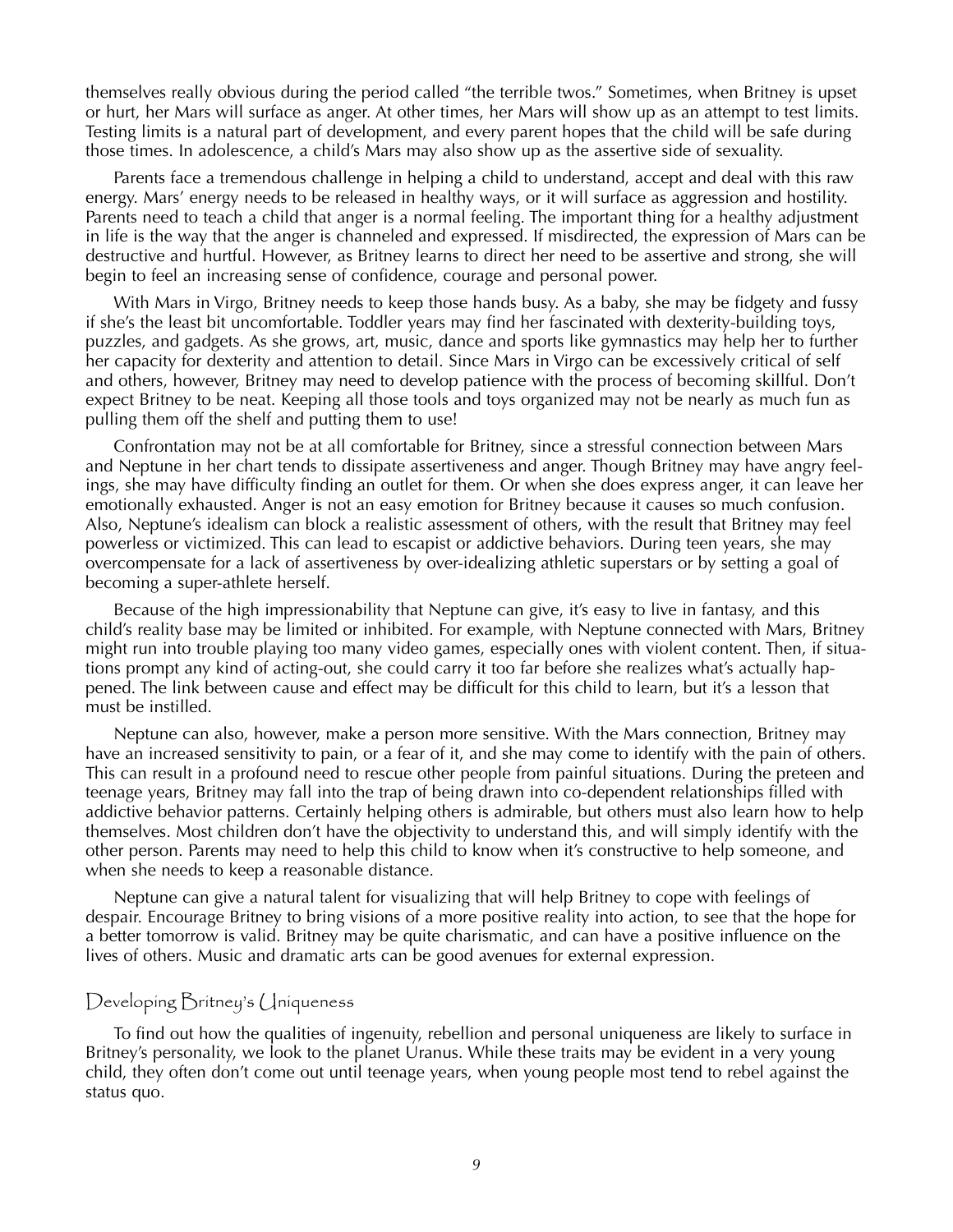Britney's Uranus in the Second House shows as an attraction to unusual things, including technological and electronic items. When it comes to money, she may have very little practical sense, and she may need to take extra care about keeping track of material things. She is likely to value friendships strongly.

Because Uranus spends about seven years in each sign, its sign is likely to be the same for all or most of the children in Britney's age group. While the signs of the slow-moving planets Uranus, Neptune and Pluto don't give much information about individual children, they do give valuable insights into the generation into which the child was born. Looking at earlier generations can be instructive, because themes that crop up in one generation tend to reappear in succeeding generations when a planet returns to the same sign. In the case of Uranus, the next entry into the same sign takes place about 84 years later.

Britney's age group has Uranus in Sagittarius. During the 20th century, Uranus was in this sign from 1981 to 1988, when the focus of revolutionary challenge had turned toward education, religion, spiritual quests and the law. Britney and her generation are likely to demand changes in education that will provide not only the information and skills needed to make it in a rapidly changing world, but also for a kind of moral direction stemming from the humane principles of acceptance and tolerance. This is an age group that is likely to want to balance new uses of technology with higher principles. Though it grew up in a world in which information was expanding and the sense of one world was emerging, however, the ideal and the reality are unlikely to occur at the same time. Our ideas about change emerge easily, but it takes a while for humanity to catch up with them.

#### Hidden Emotional Currents

The energies of the planet Pluto may also be significant in Britney's emotional life. Because Pluto represents our deepest reservoirs of emotional energy, its qualities are not usually openly expressed in childhood. However, when Pluto connects to a major astrological point like the Sun, Moon, Ascendant or Midheaven, Pluto's profound level of emotional and transformational energy will be easier to see, even in a child's early years.

It's virtually impossible, however, for a child to direct an awareness of this energy. This is because the personal self must be well-developed before knowledge of this esoteric plane of consciousness can awaken. In fact, most adults have difficulty with this part of themselves! Although generally the energy of Pluto isn't consciously expressed during the childhood years, it may be unconsciously felt. Pluto can represent deep-seated anxieties or fears that are, for lack of a better description, absorbed into the psyche.

The house that Pluto is in signifies the area of life where you can help Britney get in touch with a need for healing and transformational change. With her Pluto in the First House, Britney can overreact to situations with high emotional impact, and may develop mistrust of new situations or people. This can be especially true if she discovers that people are not honest with her. This placement can give Britney a powerful charisma, and she can present a kind of intensity that is disarming to many observers.

Pluto takes nearly 250 years to make a complete circuit of the zodiac, and so its sign tells more about the transformational influence that Pluto will have on Britney's whole generation. Her generation was born when Pluto was in Libra, which most recently occurred from 1972 to 1984. Those born during these years may feel a special challenge to break down societal barriers concerning human relationships. They arrived at a time when the concepts of dysfunctional families and relationships, co-dependency, and other previously denied relationship patterns were brought into the open light of understanding. This generation therefore bears the burden of what has happened as these levels of awareness have been brought to the surface. On a personal level, Britney may feel responsible for renewing the institution of marriage based on the Libran qualities of balance and equality. Also, as they come into power, this generation may make historically significant alterations in the legal system.

#### Expressing Emotions in the World

We've already talked about the Ascendant as the window-dressing or mask of the personality. At a more fundamental level, the Ascendant is the interface through which the inner person meets the outer world. Therefore, to learn more about how Britney expresses her emotional self, we should also look at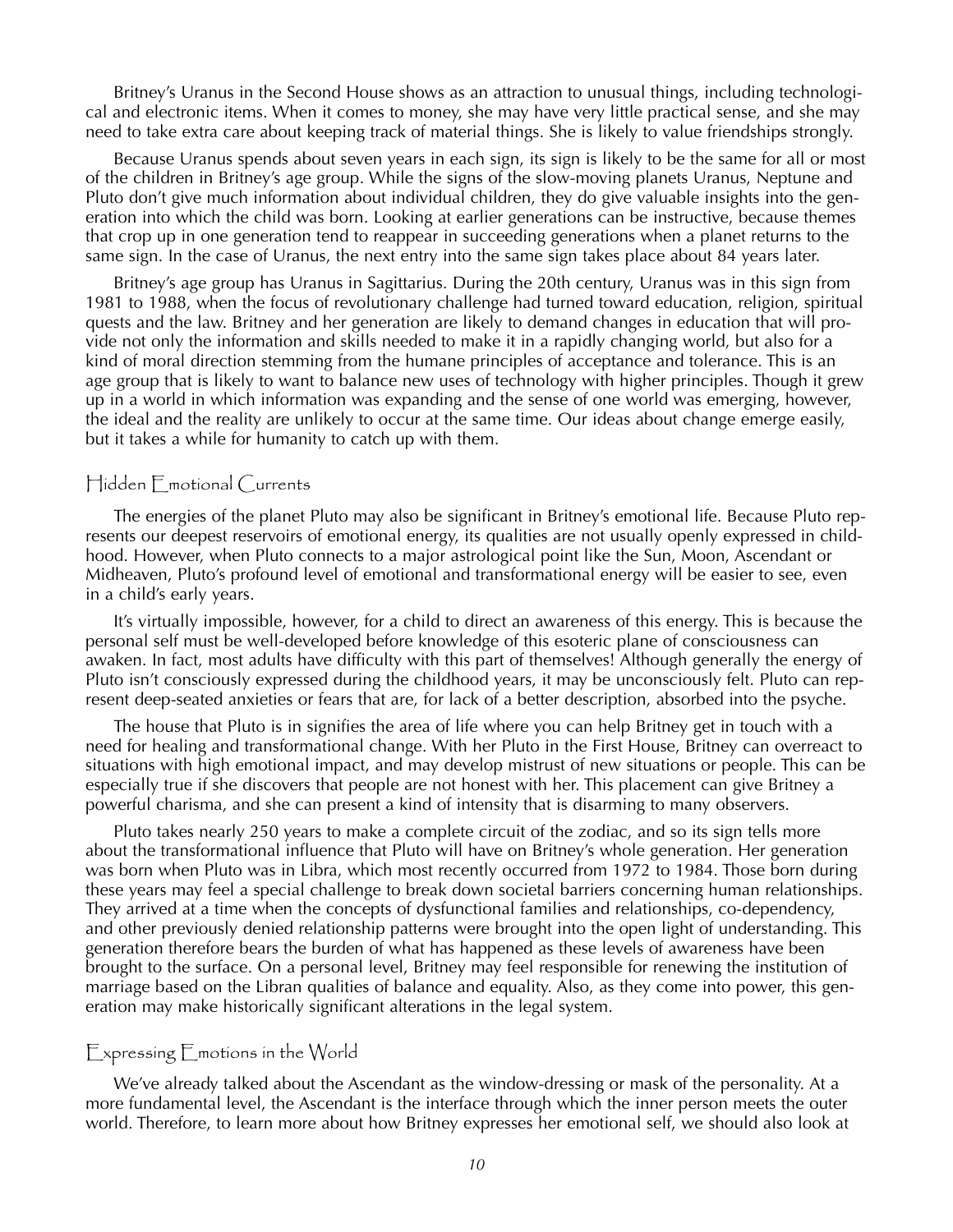whatever planets connect with her Ascendant.

Mercury's sextile to the Ascendant links Britney's personality to her intellect. Mental abilities will provide part of this child's "mask," and will be a sensitive trigger for her self-image. She is likely to be very talkative or otherwise communicative.

Britney needs to be different, since Uranus in a supportive sextile to the Ascendant stimulates individuality and ingenuity as part of self-expression. Because her mask is influenced by the desire to be unique, Britney may well be a trendsetter.

#### The Direction of Emotional Flow

Yet another factor that influences the emotional expression of a planet is whether it was traveling forward through the zodiac as it usually does, or appearing to move backward, as planets sometimes appear to do when they are viewed from the earth. When a planet is traveling backward, or "retrograde," it usually takes on a more inward expression.

Since there are no retrograde planets in Britney's chart, the tendency to pull certain expressions inward before externalizing them won't be as noticeable. This is neither a plus or a minus, but simply an indicator that it's easier for Britney to externalize all her planetary energies.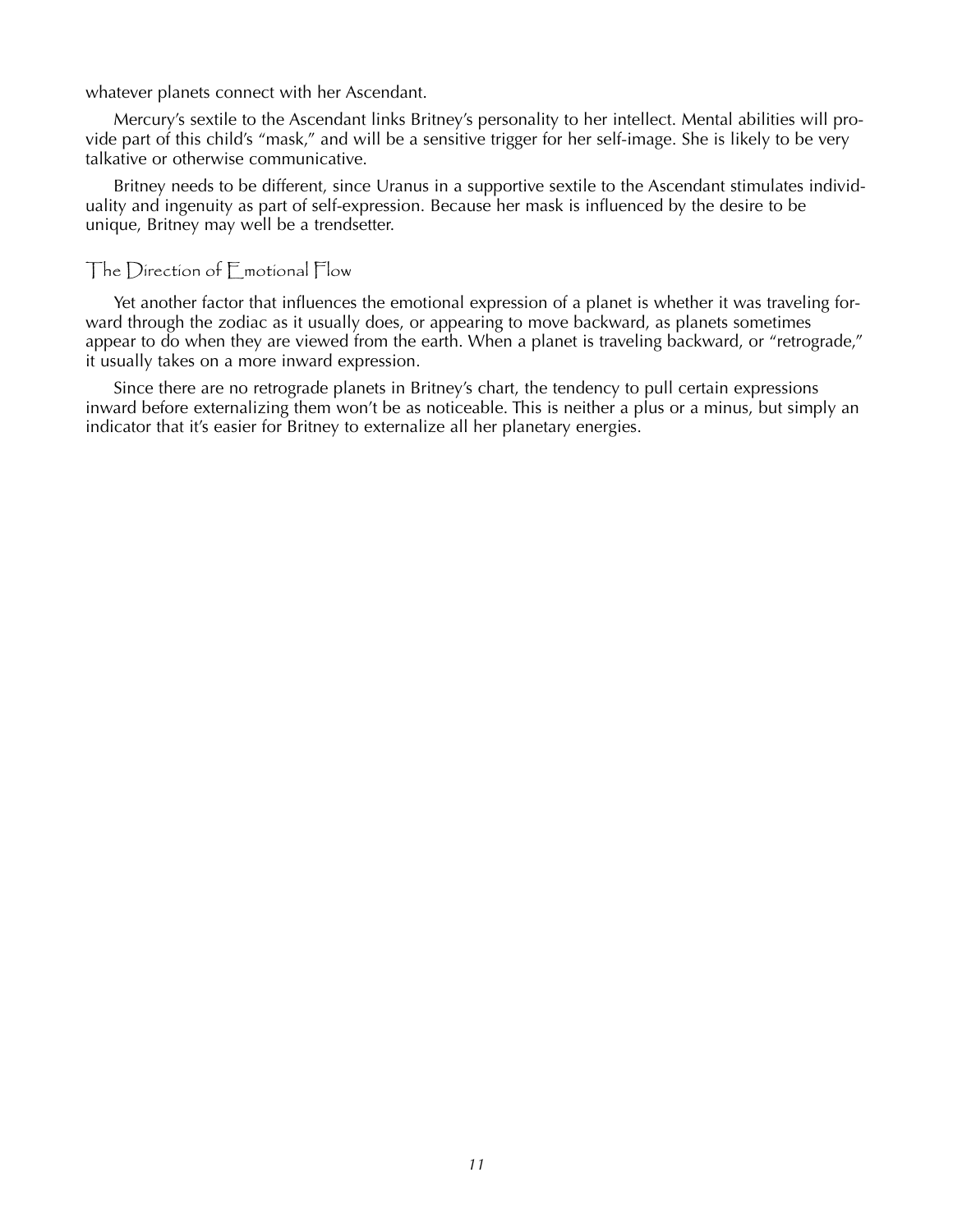### Chapter Four: Fostering Creativity and Spirituality

Children seem to be inherently connected to spiritual awareness and expression. Their joy in the daily discoveries of life can be infectious, and a child's sense of wonder can bring light into everyone's life.

A child needs very little encouragement to seek truth and embrace a sense of the divine. But it's necessary to support this natural connection, because this can make all the difference in the child's ability to trust herself. One of the most significant ways to help Britney awaken and touch Spirit is to foster her creativity. It's not necessary for her to be a consummate artist, but she needs room to experiment with her creative self. The astrological factors that will particularly support her expression of spirituality and creativity include Mercury, Venus, Jupiter and Neptune.

#### The Link from the Inner Self

In addition to being associated with education and development of the intellect, the planet Mercury plays an important role in self-expression. This is because Mercury links ideas and concepts from the inner self to the outside world. Mercury's position in the zodiac can suggest the creative outlets and mediums that are most suitable for a given child.

To develop Britney's Mercury-in-Sagittarius style of creativity in early years, you should encourage artistic play that will keep all those fingers busy. If she shows an interest in puzzles, you can provide these at any age. As Britney grows, she may be drawn to story-telling and to developing her oratorical skills. Time spent around animals is also likely to inspire her creative interests.

#### Creative Expression and Artistry

Venus, which is traditionally connected with art, is of course another important part of Britney's creativity. Venus represents beauty, an inner quality that every child needs to feel, identify and express. Venus also represents a means by which Britney can experience and express her feelings. While the Moon represents feelings, Venus can give voice and material expression to them.

Since Britney has Venus in Capricorn, her talents and creative interests stem from a love of the natural beauty of tangible, material things. Britney may show a special interest in building. At first, simple building blocks or interlocking blocks can encourage an understanding of basic construction. Later on, this interest could extend to woodworking, cabinetry, or even architectural design. Britney's natural sense of form could find expression in drafting or drawing, or in sculpting, which can be encouraged in early childhood through work with clay. Later, she might show an interest in creating art works from glass or ice. A natural wit could come out as comedic talent, or find an outlet in cartooning. Since Britney will love to give something personal to others, you could suggest making candles, jewelry or other crafts as holiday gifts.

Britney is likely to love music (possibly classical or something strongly rhythymic), and she could even show talent for musical composition. Dance activities might include ice skating or ice dancing, which her natural sense of self- discipline could turn into a serious pursuit. Whatever expressions are considered, the important thing is to encourage Britney to explore those that feel good to her heart.

In addition, Britney's Venus is in the Fourth House, which means that she'll tend to crave the family's approval for her talents and creative endeavors. Her creative abilities are likely to be directed toward her personal environment, so be sure to include her in decisions about her personal space (like choosing the wall color!). Also encourage her to start a personal scrapbook or to explore family history.

Venus and Mars in trine aspect can bestow natural talents in the arts, but may also simply be indicative of an ease in self- expression. There's a natural sense of rhythm, and a need to express it in some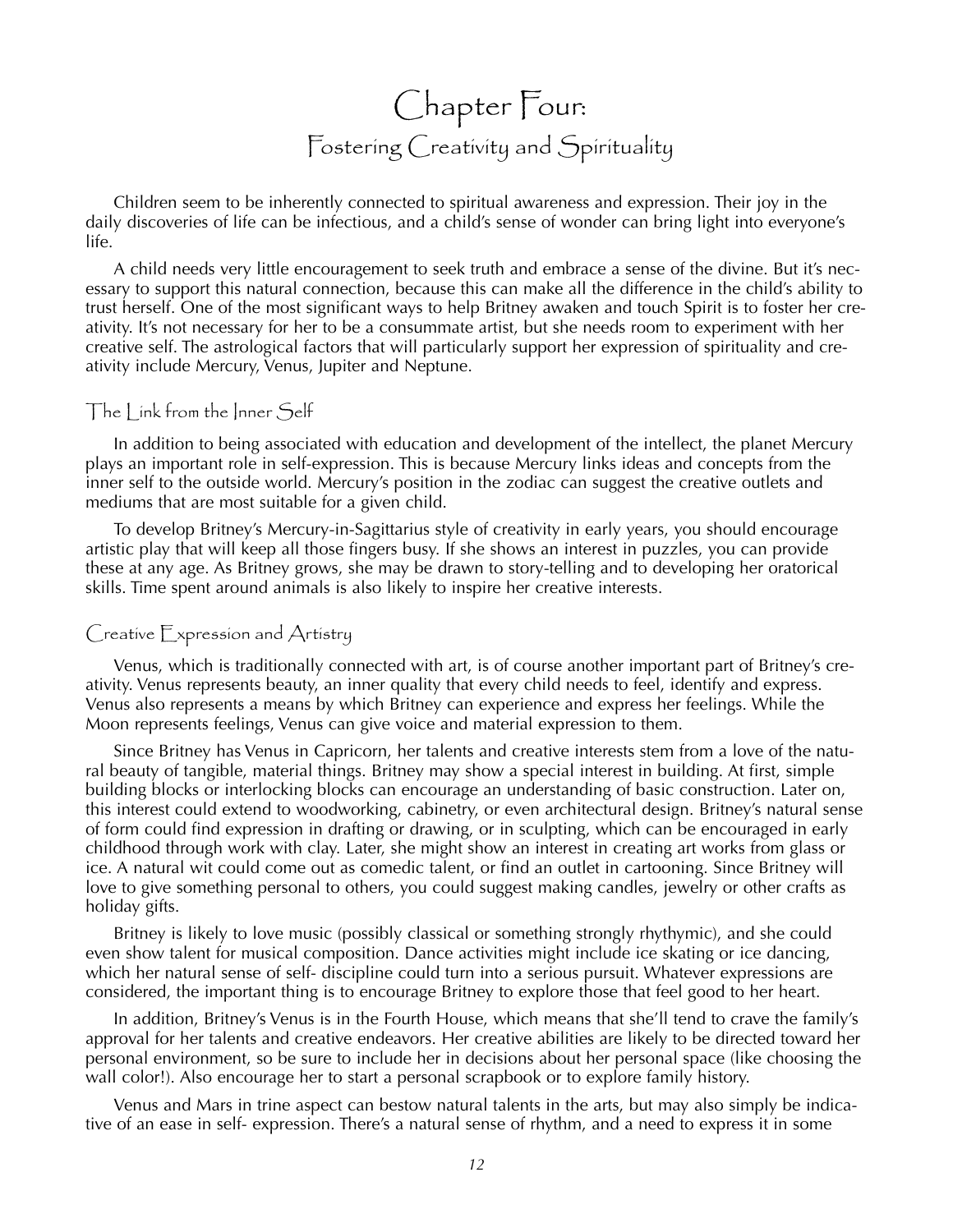way. Britney can be a bit lazy, but because Mars expresses as action, it's unlikely that she'll be exceptionally so. Nevertheless, there may be a limit to the amount of hard work she is willing to do!

A problematical square aspect between Venus and Jupiter tends to make it difficult for Britney to know her limits. Also, while she has some confidence in her abilities, she may have a mistrust or feeling of doubt about whether or not she's good enough. There could also be a lack of focus or discipline, and a pesky impatience with the process of developing creative refinement.

A square aspect from Saturn to Venus makes it possible that Britney will be excessively critical of her own efforts, thus restricting the creative flow and causing feelings of frustration. Procrastination could also happen. Britney may wait to share her creations until she feels absolutely certain that her efforts will meet with approval. Or, she may fear that she will disappoint someone whose endorsement carries great significance. Another possibility is that her creative talents could be overly structured so that spontaneity is lost or diluted.

Because of all of these possible Saturn-Venus meanings, loving guidance and care are exceptionally important. The good news is that this aspect can also give Britney a powerful drive to develop her creativity. Venus-Saturn may just mean that there are a few obstacles to overcome!

Since Britney has a dynamic connection from Venus to Pluto, there's an intensity, passion and power in her approach to creativity. She has a kind of sensuality and deep expressive need that demands externalization. It's crucial that she learn that expressing deeper feelings can bring tremendous satisfaction.

Expression could be through painting, music, writing, drama or other forms of art. Building sand castles – digging into the sand and transforming sand and water into a work of art – might be especially gratifying, even when it's all ultimately washed away by the tides. Britney might also enjoy restoring something old – for example, refinishing furniture.

Britney must, however, learn to express intensity without alienating her audience. It's also possible that she could mistrust her artistic abilities and destroy what she doesn't like. Creative expression is a very personal thing, and exposing vulnerabilities can be difficult. Because it's important that Britney feel good about her creations, she should be allowed to keep a project under wraps until she feels satisfied that it's ready for exposure.

#### Inspiration and Enthusiasm

The expansive energy of Jupiter takes Britney beyond purely self-centered awareness and encourages her to reach out and expand her personal universe. Jupiter brings a desire to grow, to broaden one's horizons, to feel adventure and joy. Through Jupiter, Britney can begin to exercise her sense of hope and vision, and her generosity and enthusiasm. Most important, when she's in touch with Jupiter, Britney is inspired.

The earliest awareness of Jupiter deals primarily with the concepts of sharing, positive thinking, enthusiasm and hope for reward. It's generally not until elementary school and preteen years that a child develops enough cognitive skill to manifest Jupiter's philosophical side. Moral questions flow through the realm of Jupiter, and learning higher principles from inspiring teachers and mentors is another way that this energy can take form in later childhood. While Jupiter gives the potential for exploring religious teachings and developing a personal philosophy, this may take a lifetime to develop. Jupiter is a function of the higher mind, the part of our consciousness that can connect with the Divine. During childhood, Britney is likely to express Jupiter mainly through endless questions and by feeling a natural wonder about universal principles and a Higher Power.

Jupiter's placement in Britney's First House indicates that she's likely to wear philosophical attitudes as part of her identity, and that spirituality will be particularly important in her life. Finding out that her outlook, optimism and generosity have a strong impact on the way others feel about her is likely to become an important spiritual lesson.

Britney may have a tendency to try to keep everyone happy. Also, Jupiter in the First gives a jovial nature, including a natural sense of humor. Laughter should be encouraged, but teaching when and where it's appropriate can be tricky! There could be a boisterous quality to Britney's personality, but gen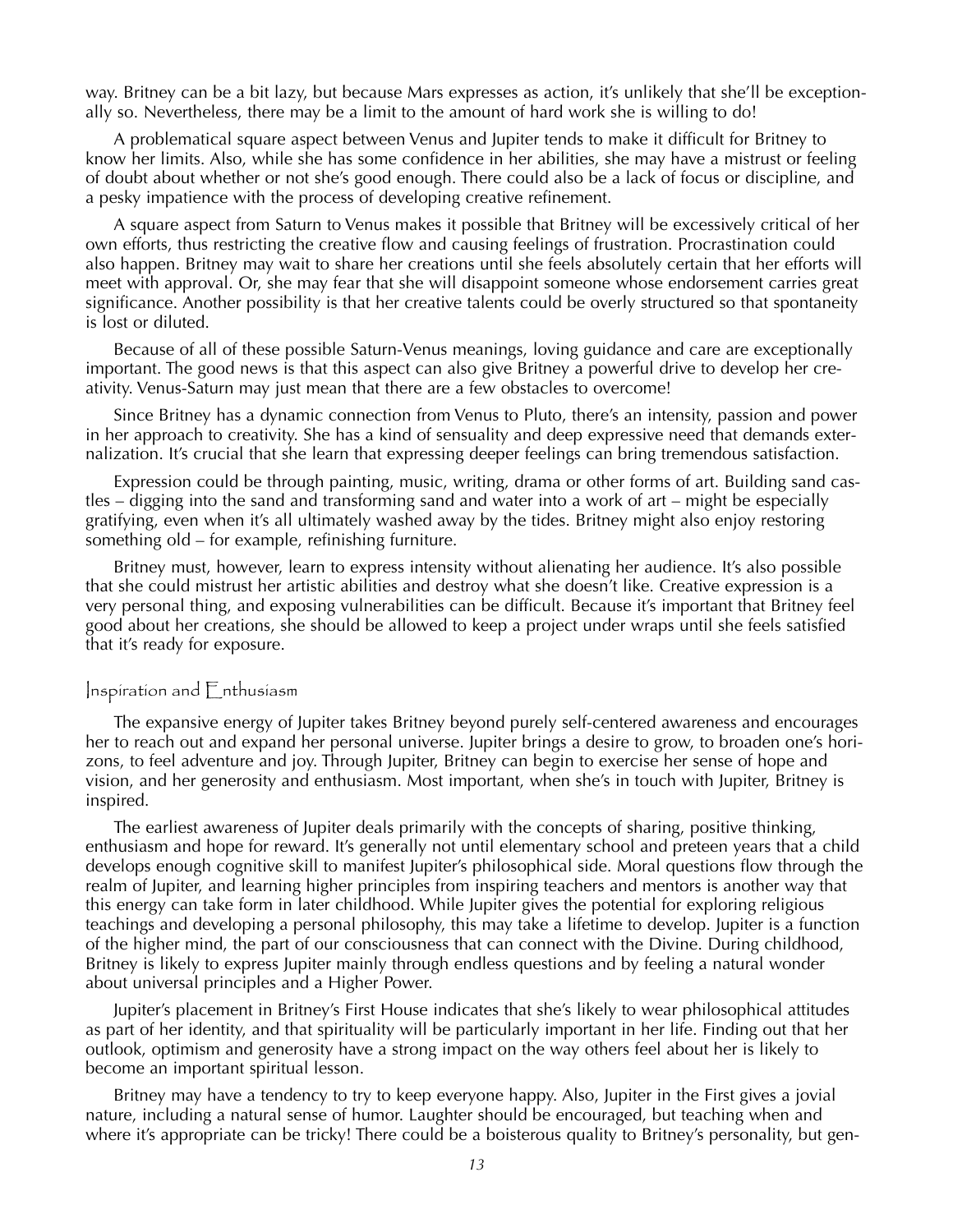erally she'll just tend to be joyful or exuberant more often than not. For Britney, any meaningful form of spirituality will need to foster this joy.

#### Dreams and *magination*

Then, there's the world of imagination, which is largely ruled by Neptune. What child isn't a master of make-believe? Britney should be encouraged to use her imagination and to trust her dreams, since these, too, are an important part of reality. It's important, though, to teach her to identify the difference between real and imaginary worlds. This can be quite a job, but it's an important lesson for a child to learn.

The sensitivity that Neptune bestows also allows Britney to connect with parts of the spiritual, nonphysical realm. Neptune can be an expression of divine compassion, something that needs special support and nourishment during childhood. Britney can be taught to express this through charity. A child taught to give to others less fortunate is definitely a blessed child.

For clues about the best ways to engage Britney's imagination, what she likes to dream about, and the areas of life where she's most likely to exercise compassion toward others, we look to the house where Neptune is placed in her chart. Britney's Neptune in the Third House suggests a special sensitivity toward all forms of communication, and a special ease in understanding the emotional subtext in what others say. Britney will enjoy theatrical verbal expressions and may love reciting poetry, singing songs or telling stories. However, she may tend to daydream a bit too much.

Neptune's sign speaks for Britney's whole generation. Britney was born into the age group that has Neptune in Sagittarius, which occurred in the 20th century from 1970 to 1984. This generation entered adulthood at the beginning of a new millennium. They grew up in an era when a more widespread knowledge of different religions and ideals was being countered by a resurgence of orthodoxy and fundamentalism. Part of this generation's collective psyche is an awareness of heightened terrorism stemming from perceived insults to radical religious groups. Since Neptune's energy can help to dissolve barriers and locate the higher thread of any principle, this generation is likely to have a profound influence on the way the media present information and expose the truth.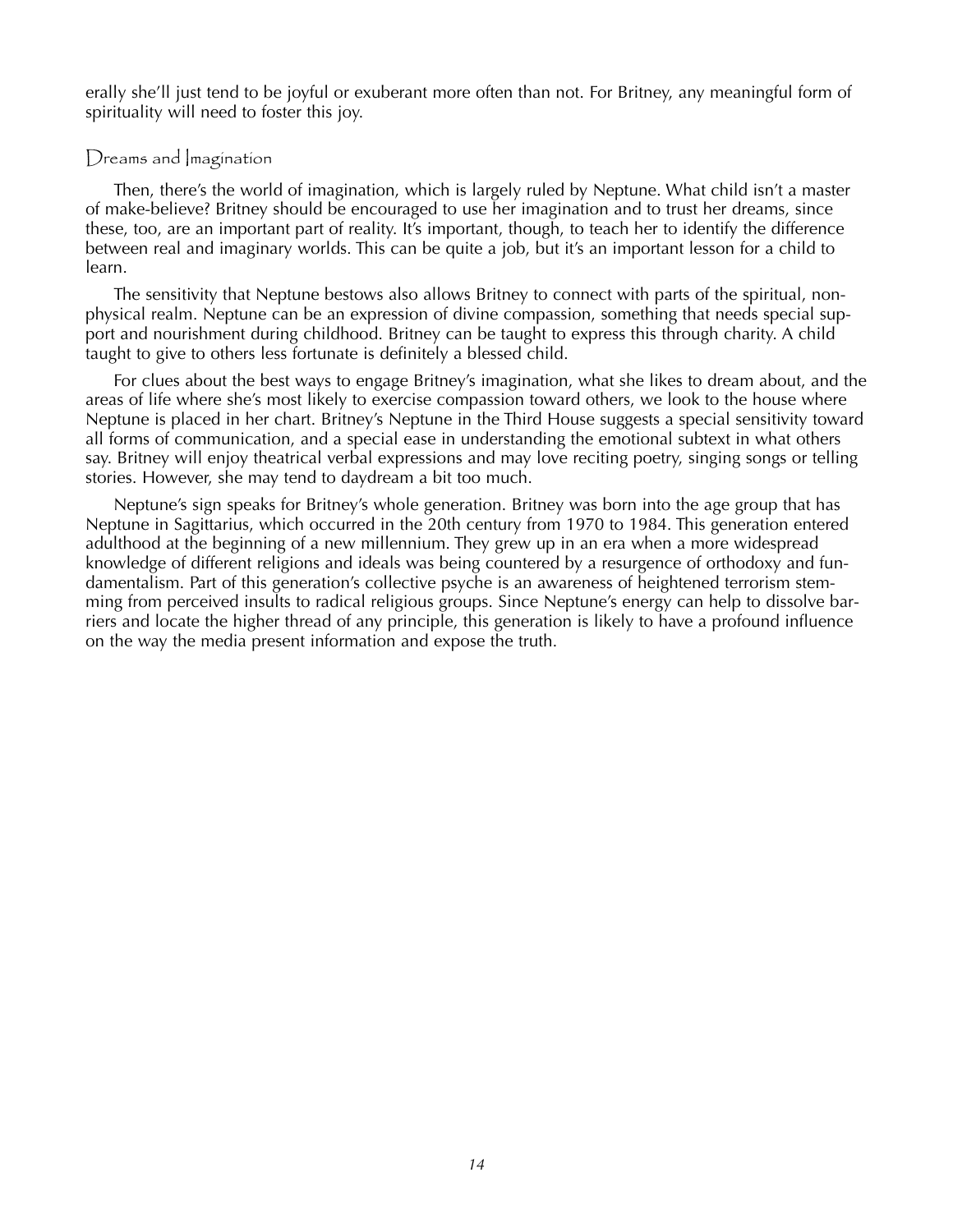### Chapter Five: How Britney is Likely to See Her Parents

Guess what? You can tell how Britney is likely to see her parents or other primary caregivers by looking at her own chart. Understanding how Britney perceives Mom and Dad can be especially helpful, since what Britney hopes to see and needs to experience from her parents forms the basis of her own sense of self. In this chapter we'll look at Britney's own personal view of mother and father figures, as well as of authority figures in general.

Projection is a key factor in human psychology. To better understand this concept, think of a movie projector, showing an image against a screen. In human psychology, the process of projection works much the same way. In the simplest terms, when Britney feels happy, the world looks bright, too. But if Britney is physically or emotionally low, her view of the world changes accordingly.

In their relationships with others, both children and adults will project their feelings and perceptions onto other people. The undeveloped aspects of the self are projected onto others usually as a means of "seeing" one's own feelings or needs. In other words, by projecting her needs onto the people in her personal environment, Britney is actually experiencing herself.

Sometimes the other people are reasonable targets for those projections. This is especially true if the connections are tied up with emotional or other commitments. For example, Mother represents the inner feminine self for boys and girls alike. A child looks to Mother as the person who will reflect his or her own nurturing, feminine needs.

Britney may, however, see things in Mother that Mother doesn't recognize in herself. It makes no difference whether Mother sees herself in this light. Britney holds these particular perceptions of Mother because Mother is a projection screen for Britney's inner needs for security. As Britney matures into adulthood, the way she views her mother will determine how she'll play a nurturing and mothering role toward others.

#### How Britney is Likely to See Mother

Britney's view of the mother figures in her life is shown by the placement of her Moon. A Moon in Aquarius suggests that Britney will see her mother as independent and very unusual, if not unique. To this child, Mom will seem free-spirited, innovative, and highly mental or intellectual, with strong ties to the community and outside world.

A supportive contact from the Moon to Saturn indicates that Britney's emotional bond to Mother tends to be especially strong and lasting. More than most children, Britney may feel that Mom is the ultimate safety net, and Britney may have a strong sense that Mom will always be there.

Plus, Mom is likely to be the strongest teacher in Britney's life. It is her lessons that will be the ones most deeply ingrained in this child's subconscious mind. Mom is the authority, and Britney is likely to respect the lessons she teaches. Mom is also the one who shows Britney how to take responsibility for her own needs.

#### What She Seeks from Father

Perceptions of her father and other male nurturing figures are mainly symbolized by the placement of the Sun in Britney's chart. The Sun, the primary masculine energy in astrology, is also described as a person's sense of self. A true sense of self is very limited in a young child, who is unlikely to "own" these qualities until the preteen years or later. Nevertheless, the development of self may be strongly tied to the initial relationship with the father and, later, to interactions with other significant male figures. If these important people in her early life are supportive and consistent, Britney will come to feel that her own individuality is reliable and strong.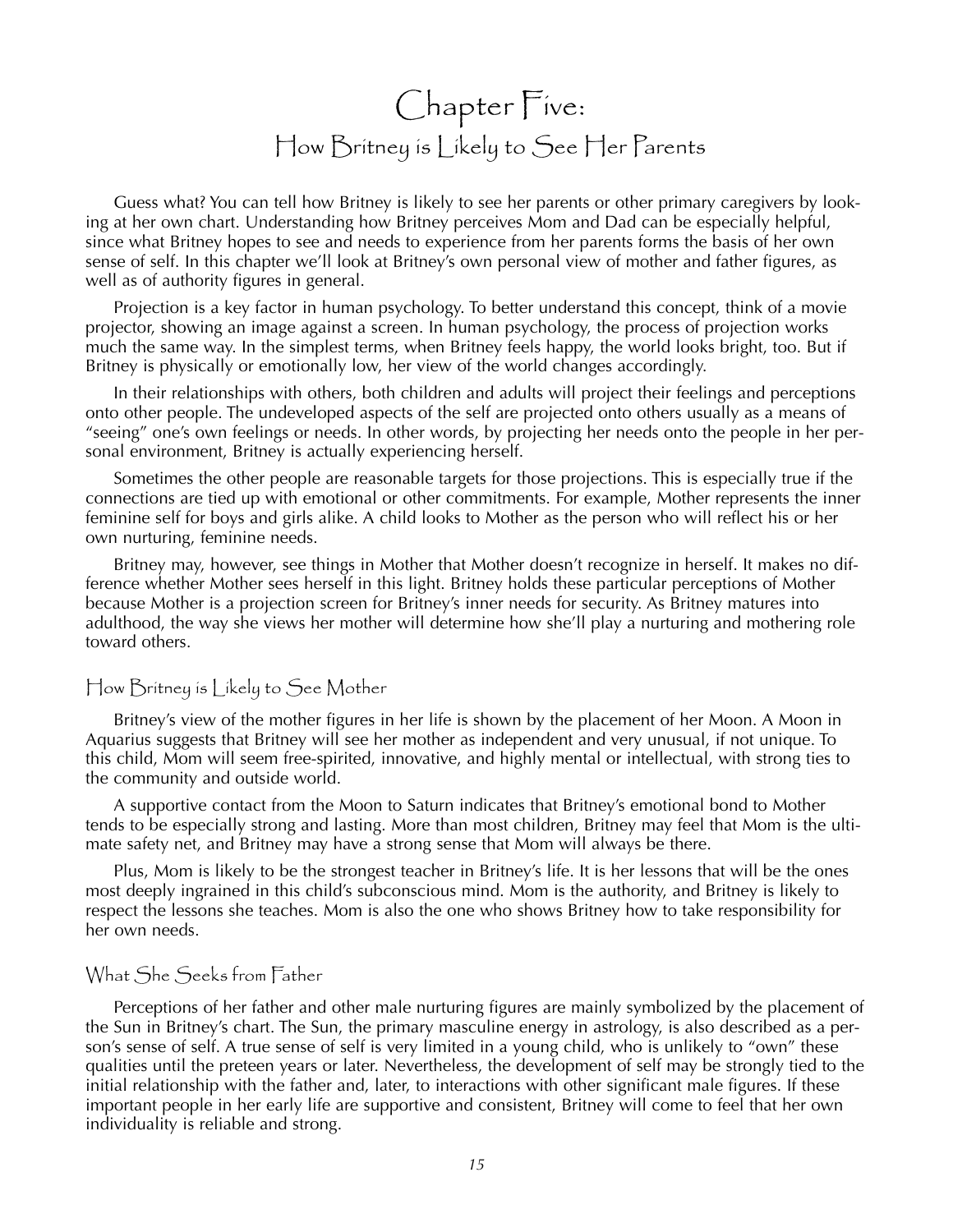With her Sun in Sagittarius, Britney may project the qualities of wisdom onto Father, whether or not Father thinks he's wise! For this child, Dad is the great teacher and knows everything. Learning from Dad can be special, and homework or school projects overseen or inspired by Dad will be presented with greater confidence.

Britney's Sun in the in the Third House may make Dad seem particularly knowledgeable. Also, this child may depend on Dad to provide communication links. Britney may not feel that her ideas are worthwhile until Dad acknowledges them.

#### Authority Figures and Stabilizing Influences

Another important need that children have is for solidity, structure and safety – and most children look to their parents to establish this for them. Though Britney will learn about these eventually, as a small child she won't be capable of understanding the ways of the world, nor will she understand the need for limits. It's up to parents and teachers to set these limits and expose her to the rules of life. These rules, tests and structures are shown in her chart by Saturn.

Many children are anything but delighted at the prospect of being "responsible" – that's what adults are supposed to be, not kids! Therefore, especially in childhood, Saturn energy may much of the time feel judgmental and limiting. Nevertheless, Saturn brings the discipline, structure, stability and relationship to tradition that every child needs.

Saturn will show how Britney needs to be stabilized and what she requires in terms of a sense of safety and security. Male and female parents, as well as teachers, can provide this stabilizing function in her life. The placement of Britney's Saturn will also show how she will relate to other authority figures and to authority in general.

Britney's Saturn in Libra seeks confirmation of equality and the importance of consideration for others. The relationship model presented by the parents will be especially significant for this child. If Britney is taught that she stands above others, the tendency to categorize people by class or social status will be difficult to undo.

Her Saturn being in the First House adds a desire for confirmation of the self. Britney therefore has a strong need for positive acknowledgment from parents and teachers. Also, since she will look especially to her parents to understand how to handle responsibility, it's important that her parents show consistency.

As Britney moves through the various stages of childhood, she will be able to take all the qualities and expressions that she once saw through others, and incorporate them into herself. The examples that Britney observes may become the pattern for her own self-expression. In some instances, however, she may see something that isn't worth emulating. That, too, can be a part of her learning process. During her childhood, Britney will have a grand opportunity to experiment and learn – hopefully while under the protective guidance of a loving family.